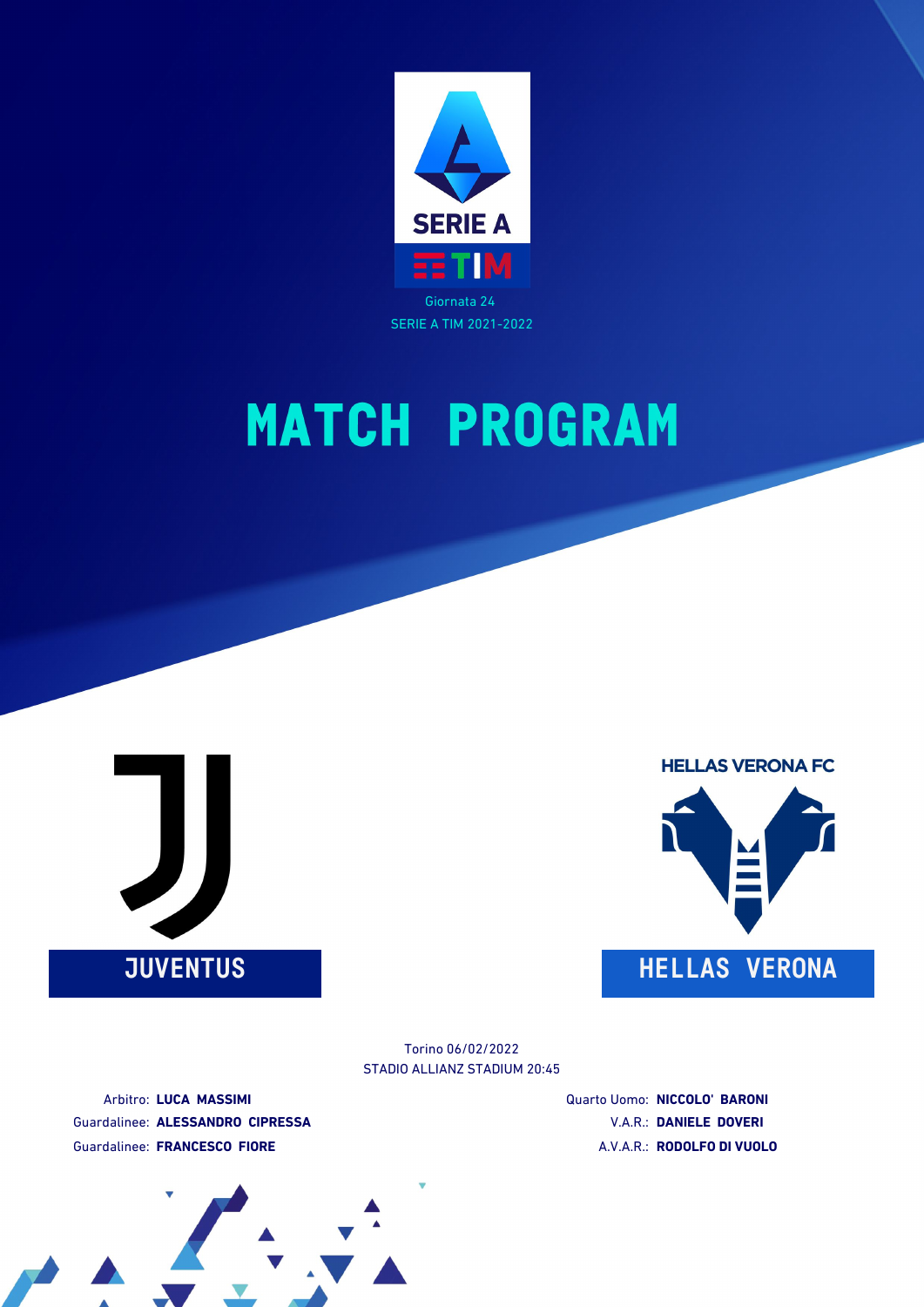

# **MATCH PROGRAM**

Torino 06/02/2022 STADIO ALLIANZ STADIUM - 20:45

| <b>VERONA</b><br><b>JUVENTUS</b><br>- 1<br>17 M<br><u>III</u><br>I e | $\rightarrow$<br>. . |
|----------------------------------------------------------------------|----------------------|
|----------------------------------------------------------------------|----------------------|

### **RISULTATI STAGIONALI**

| <b>TOTALI</b>         | <b>PTG</b> | G  | v  | N                | Þ                       | GF | GS | DIFF.RETI         |
|-----------------------|------------|----|----|------------------|-------------------------|----|----|-------------------|
| <b>JUVENTUS</b>       | 42         | 23 | 12 | $\boldsymbol{6}$ | 5                       | 34 | 21 | $+13$             |
| <b>HELLAS VERONA</b>  | 33         | 23 | 9  | $\bullet$        | 8                       | 43 | 38 | $+5$              |
| <b>CASA/TRASFERTA</b> | <b>PTG</b> | G  | v  | N                | D                       | GF | GS | <b>MEDIA GOAL</b> |
| <b>JUVENTUS</b>       | 20         | 11 | 6  | $\overline{2}$   | $\overline{\mathbf{3}}$ | 14 | 8  | 1.3               |
| <b>HELLAS VERONA</b>  | 13         | 11 | 3  | 4                | 4                       | 20 | 21 | 1.8               |

### **ULTIMI PRECEDENTI**

| 2021-22 11^ G | <b>HELLAS VERONA</b>                       | <b>JUVENTUS</b>            |         |
|---------------|--------------------------------------------|----------------------------|---------|
| 30/10/2021    | 11'(1°T) G. SIMEONE, 14'(1°T) G. SIMEONE   | 35'(2°T) W. MCKENNIE       | $2 - 1$ |
| 2020-21 24^ G | <b>HELLAS VERONA</b>                       | <b>JUVENTUS</b>            |         |
| 27/02/2021    | 32'(2°T) A. BARAK                          | 4'(2°T) C. RONALDO         | $1 - 1$ |
| 2020-21 5^ G  | <b>JUVENTUS</b>                            | <b>HELLAS VERONA</b>       |         |
| 25/10/2020    | 32'(2°T) D. KULUSEVSKI                     | 15'(2°T) A. FAVILLI        | $1 - 1$ |
| 2019-20 23^ G | <b>HELLAS VERONA</b>                       | <b>JUVENTUS</b>            |         |
| 08/02/2020    | 31'(2°T) F. BORINI, 41'(2°T) G. PAZZINI    | <b>20'(2°T) C. RONALDO</b> | $2 - 1$ |
| 2019-20 4^ G  | <b>JUVENTUS</b>                            | <b>HELLAS VERONA</b>       |         |
| 21/09/2019    | $31'(1°T)$ A. RAMSEY, $4'(2°T)$ C. RONALDO | $21'(1°T)$ M. VELOSO       | $2 - 1$ |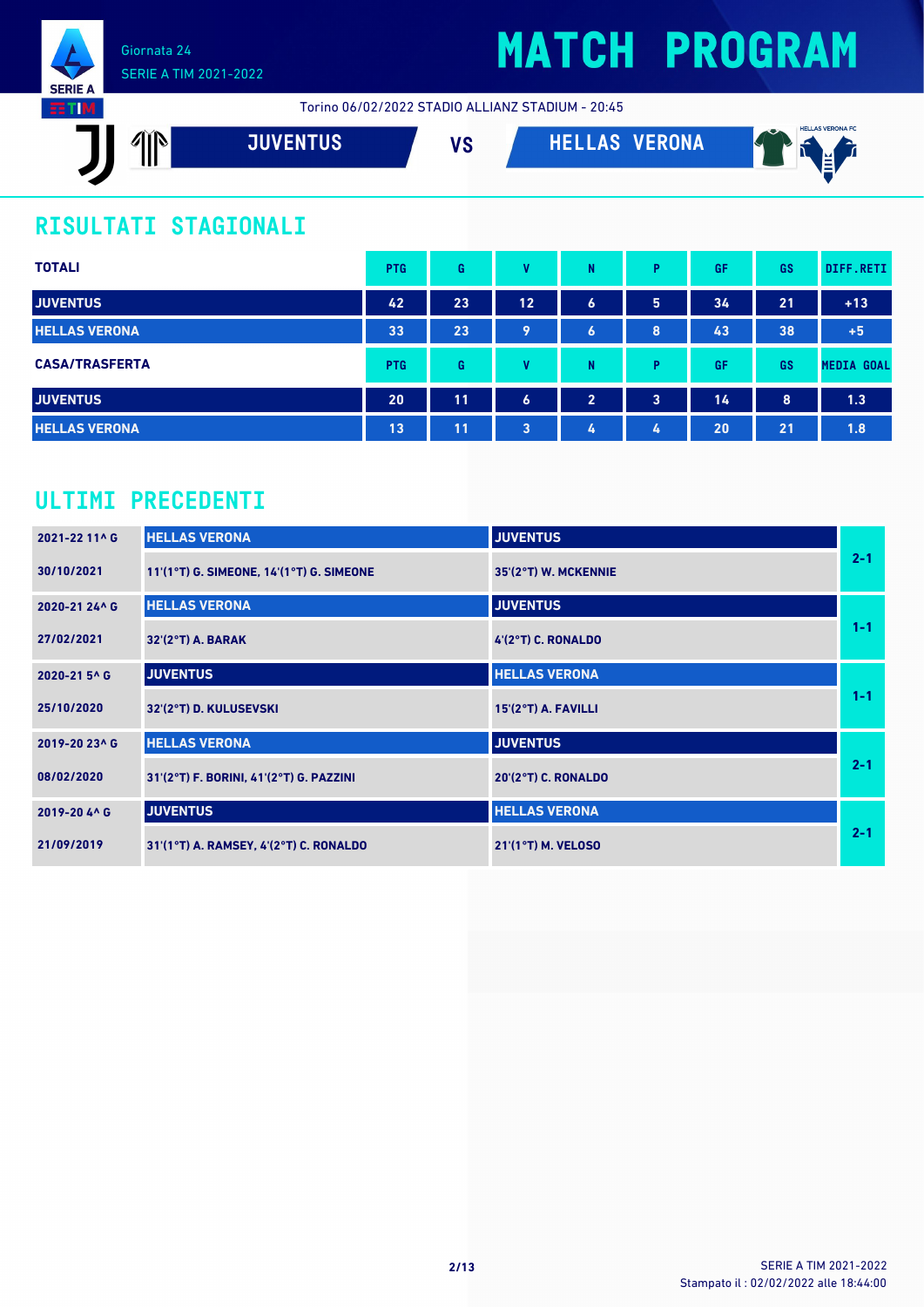

Torino 06/02/2022 STADIO ALLIANZ STADIUM - 20:45

| AYN.<br>HN.<br>ИI<br>Ш | <b>JUVENTUS</b> ' | 110<br>e | RONA<br>v. | <b>HELLAS VERONA FC</b><br>$\overline{\phantom{a}}$<br>- IX<br>8. Z I<br>$\overline{\phantom{a}}$ |
|------------------------|-------------------|----------|------------|---------------------------------------------------------------------------------------------------|
|                        |                   |          |            |                                                                                                   |

### **ROSA DELLE SQUADRE**

| <b>JUVENTUS</b>                    | PRES. A                     | GOL A            | GOL 2021-22    | PRES. 2021-22  | MIN. 2021-22    |
|------------------------------------|-----------------------------|------------------|----------------|----------------|-----------------|
| <b>PORTIERI</b>                    |                             |                  |                |                |                 |
| 1 WOJCIECH SZCZESNY                | 196                         | 183              | 17             | 20             | 1927            |
| 23 CARLO PINSOGLIO                 | 4                           | 4                | $\mathbf{0}$   | $\overline{0}$ | $\pmb{0}$       |
| 35 FRANCO ISRAEL                   | $\mathbf{0}$                | $\pmb{0}$        | $\pmb{0}$      | 0              | $\pmb{0}$       |
| <b>MATTIA PERIN</b><br>36          | 242                         | 341              | 4              | 3              | 291             |
| 42 ZSOMBOR SENKO                   | $\mathbf{0}$                | $\mathbf{0}$     | $\mathbf{0}$   | 0              | $\mathbf{0}$    |
| 53 MARCO RAINA                     | $\bf{0}$                    | $\pmb{0}$        | $\pmb{0}$      | $\bf{0}$       | $\pmb{0}$       |
| <b>DIFENSORI</b>                   |                             |                  |                |                |                 |
| 2 MATTIA DE SCIGLIO                | 165                         | $\overline{2}$   | $\mathbf{1}$   | 11             | 613             |
| 3 GIORGIO CHIELLINI                | 421                         | 27               | $\mathbf{0}$   | 12             | 938             |
| 4 MATTHIJS DE LIGT                 | 74                          | $\boldsymbol{6}$ | $\mathbf{1}$   | 18             | 1662            |
| <b>DANILO</b><br>6                 | 67                          | 3                | $\pmb{0}$      | 11             | 968             |
| <b>JUAN CUADRADO</b><br>11         | 319                         | 42               | 4              | 21             | 1711            |
| <b>ALEX SANDRO</b><br>$12-12$      | 180                         | 13               | $\mathbf{0}$   | 19             | 1338            |
| 17 LUCA PELLEGRINI                 | 60                          | $\mathbf 0$      | $\pmb{0}$      | 9              | 535             |
| <b>LEONARDO BONUCCI</b><br>19      | 406                         | 27               | 3              | 15             | 1448            |
| <b>DANIELE RUGANI</b><br>24        | 138                         | 10               | $\pmb{0}$      | 5              | 486             |
| KONI DE WINTER<br>45               | $\bf{0}$                    | $\mathbf{0}$     | $\bf{0}$       | $\bf{0}$       | $\mathbf{0}$    |
| <b>CENTROCAMPISTI</b>              |                             |                  |                |                |                 |
| 5 ARTHUR                           | 31                          | $\mathbf{1}$     | $\pmb{0}$      | 9              | 367             |
| <b>14 WESTON MCKENNIE</b>          | 51                          | $\bf 8$          | 3              | 17             | 1315            |
| <b>FEDERICO BERNARDESCHI</b><br>20 | 196                         | 22               | $\mathbf{1}$   | 18             | 1113            |
| 22 FEDERICO CHIESA                 | 181                         | 36               | $\overline{2}$ | 14             | 916             |
| <b>ADRIEN RABIOT</b><br>25         | 80                          | $5\phantom{.0}$  | $\pmb{0}$      | 18             | 1134            |
| <b>MANUEL LOCATELLI</b><br>27      | 167                         | 11               | 3              | 23             | 1698            |
| <b>DENIS ZAKARIA</b><br>28         | 0                           | $\pmb{0}$        | 0              | $\overline{0}$ | 0               |
| <b>MARLEY AKE'</b><br>38           | $\pmb{0}$                   | $\pmb{0}$        | $\pmb{0}$      | $\pmb{0}$      | $\pmb{0}$       |
| <b>MATIAS SOULE'</b><br>46         | $\overline{2}$              | $\mathbf{0}$     | $\mathbf{0}$   | $\overline{2}$ | $7\overline{ }$ |
| <b>47 FABIO MIRETTI</b>            | $\bf{0}$                    | $\mathbf{0}$     | $\mathbf 0$    | 0              | $\mathbf 0$     |
| <b>ATTACCANTI</b>                  |                             |                  |                |                |                 |
| 7 DUSAN VLAHOVIC                   | 98                          | 44               | 17             | 21             | 1975            |
| 9 ALVARO MORATA                    | 117                         | 31               | $\overline{5}$ | 22             | 1502            |
| 10 PAULO DYBALA                    | 259                         | 95               | $\overline{7}$ | 17             | 1310            |
| <b>MOISE KEAN</b><br>18            | 52                          | 14               | 3              | 17             | 709             |
| <b>KAIO JORGE</b><br>21            | 9                           | $\pmb{0}$        | 0              | 9              | 153             |
| <b>STAFF TECNICO</b>               |                             |                  |                |                |                 |
| <b>Allenatore</b>                  | <b>MASSIMILIANO ALLEGRI</b> |                  |                |                |                 |

diffidato de la contradicción de la contradicción de la contradicción de la contradicción de la contradicción de Squalificato de la contradicción de la contradicción de la contradicción de la contradicción de la contradicc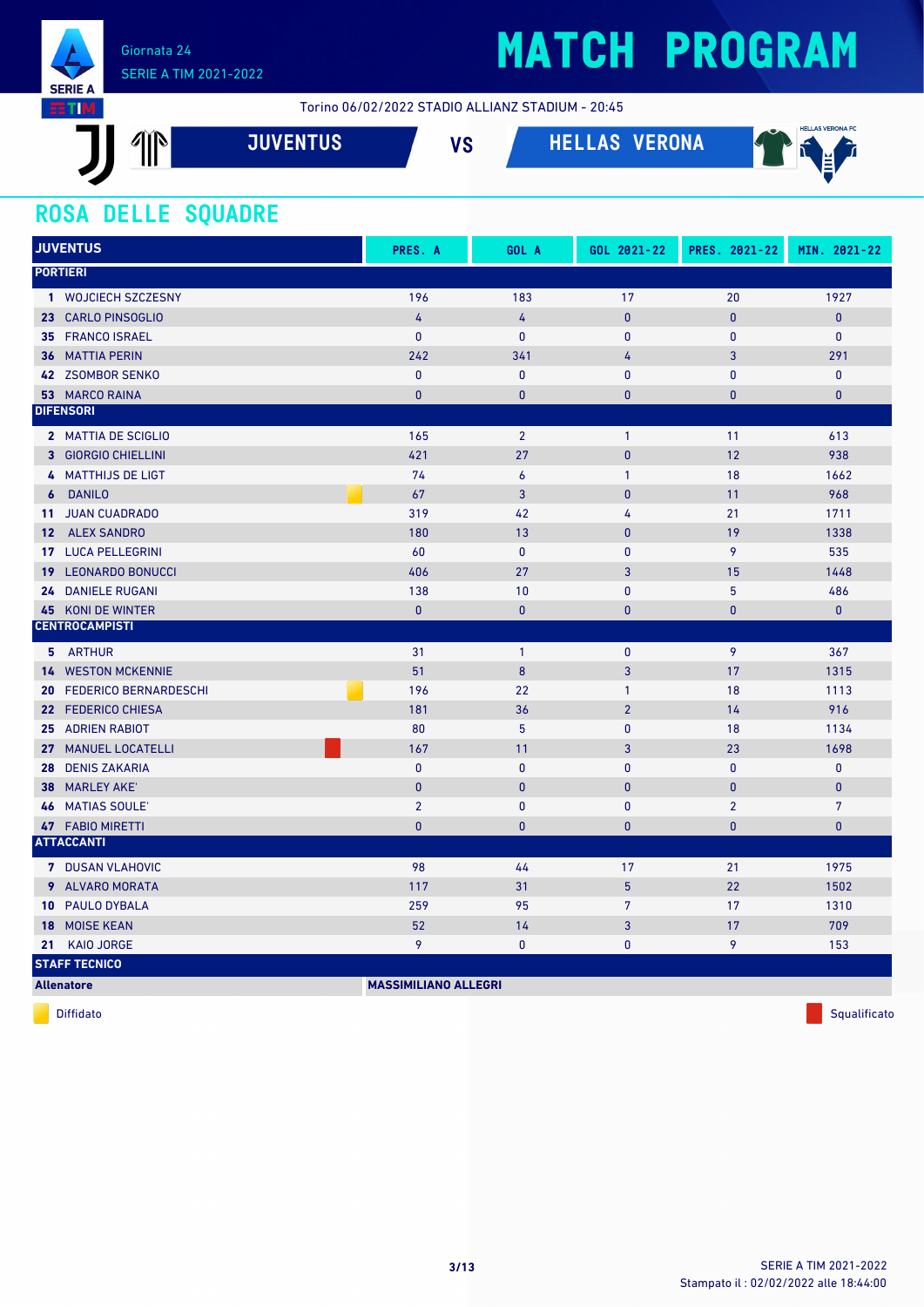

#### Torino 06/02/2022 STADIO ALLIANZ STADIUM - 20:45

|                      | 4ĬN<br><b>JUVENTUS</b>                            | <b>VS</b>          |                     | <b>HELLAS VERONA</b> |                           | <b>HELLAS VERONA FC</b> |
|----------------------|---------------------------------------------------|--------------------|---------------------|----------------------|---------------------------|-------------------------|
|                      | <b>HELLAS VERONA</b>                              | PRES. A            | GOL A               | GOL 2021-22          | PRES. 2021-22             | MIN. 2021-22            |
| <b>PORTIERI</b>      |                                                   |                    |                     |                      |                           |                         |
|                      | 1 IVOR PANDUR                                     | $7\overline{ }$    | 12                  | 6                    | 3                         | 294                     |
|                      | <b>12 MATTIA CHIESA</b>                           | $\mathbf 0$        | $\mathbf{0}$        | 0                    | $\mathbf{0}$              | $\mathbf{0}$            |
|                      | 22 ALESSANDRO BERARDI                             | $\mathbf{1}$       | $\mathbf{0}$        | 0                    | $\mathbf{0}$              | $\mathbf 0$             |
|                      | <b>80 KAUR KIVILA</b>                             | $\mathbf{0}$       | $\mathbf 0$         | 0                    | $\mathbf{0}$              | $\mathbf{0}$            |
|                      | 94 GIACOMO TONIOLO<br>96 LORENZO MONTIPO'         | $\mathbf{0}$<br>57 | $\mathbf{0}$<br>106 | 0<br>32              | $\mathbf{0}$<br>20        | $\pmb{0}$<br>1924       |
| <b>DIFENSORI</b>     |                                                   |                    |                     |                      |                           |                         |
|                      | <b>5 DAVIDE FARAONI</b>                           | 148                | 14                  | $\overline{2}$       | 20                        | 1766                    |
|                      | 16 NICOLO' CASALE                                 | 22                 | $\mathbf{0}$        | 0                    | 22                        | 1603                    |
| 17                   | <b>FEDERICO CECCHERINI</b>                        | 182                | $\overline{2}$      | 0                    | 20                        | 1383                    |
|                      | 21 KORAY GUNTER                                   | 90                 | $\mathbf{0}$        | 0                    | 17                        | 1559                    |
|                      | 27 PAWEL DAWIDOWICZ                               | 60                 | $\mathbf{1}$        | 0                    | 15                        | 1274                    |
| 29                   | <b>FABIO DEPAOLI</b>                              | 119                | $\mathbf 0$         | 0                    | 10                        | 280                     |
|                      | <b>30 GIANLUCA FRABOTTA</b>                       | 16                 | 0                   | 0                    | $\bf{0}$                  | $\mathbf{0}$            |
|                      | 31 BOSKO SUTALO                                   | 24                 | $\mathbf 0$         | $\mathbf{0}$         | 10                        | 430                     |
|                      | <b>39 DAVIDE REDONDI</b>                          | 0<br>$\mathbf{1}$  | 0<br>$\mathbf 0$    | $\pmb{0}$<br>0       | $\pmb{0}$<br>$\mathbf{1}$ | $\mathbf{0}$<br>15      |
|                      | 42 DIEGO COPPOLA<br><b>45 PANAGIOTIS RETSOS</b>   | $\mathbf{0}$       | $\mathbf 0$         | 0                    | $\mathbf{0}$              | $\mathbf{0}$            |
|                      | <b>CENTROCAMPISTI</b>                             |                    |                     |                      |                           |                         |
|                      | 4 MIGUEL VELOSO                                   | 187                | 8                   | 0                    | 17                        | 1227                    |
|                      | <b>7</b> ANTONIN BARAK                            | 119                | 24                  | 8                    | 19                        | 1661                    |
|                      | 8 DARKO LAZOVIC                                   | 194                | 12                  | $\mathbf{1}$         | 22                        | 1896                    |
| 14 IVAN ILIC         |                                                   | 48                 | 3                   | $\mathbf{1}$         | 19                        | 1499                    |
| 20                   | <b>KEVIN RUEGG</b>                                | 7                  | 0                   | 0                    | $\mathbf{0}$              | $\mathbf 0$             |
|                      | <b>24 DANIEL BESSA</b>                            | 93                 | 5                   | $\mathbf{1}$         | 13                        | 397                     |
|                      | <b>26 CHRISTIAN PIEROBON</b>                      | $\mathbf{0}$       | 0                   | 0                    | $\bf{0}$                  | $\mathbf 0$             |
|                      | <b>61 ADRIEN TAMEZE</b>                           | 63                 | 3                   | $\overline{2}$       | 23                        | 1379                    |
|                      | <b>63 MATTIA TURRA</b><br><b>78 MARTIN HONGLA</b> | $\mathbf{0}$<br>10 | 0<br>$\mathbf{0}$   | 0<br>0               | $\pmb{0}$<br>10           | $\mathbf 0$<br>375      |
|                      | <b>88 MATEUSZ PRASZELIK</b>                       | 0                  | 0                   | 0                    | 0                         | $\mathbf 0$             |
|                      | 97 FILIPPO TERRACCIANO                            | $\mathbf{0}$       | $\bf{0}$            | 0                    | $\pmb{0}$                 | $\pmb{0}$               |
| <b>ATTACCANTI</b>    |                                                   |                    |                     |                      |                           |                         |
|                      | 9 NIKOLA KALINIC                                  | 146                | 44                  | 4                    | 13                        | 433                     |
|                      | <b>10 GIANLUCA CAPRARI</b>                        | 199                | 40                  | 8                    | 21                        | 1645                    |
|                      | <b>11 KEVIN LASAGNA</b>                           | 189                | 38                  | 1                    | 16                        | 705                     |
|                      | <b>18 MATTEO CANCELLIERI</b>                      | $\bf 8$            | $\bf{0}$            | 0                    | $\bf 8$                   | 199                     |
|                      | <b>70 DAVIDE BRAGANTINI</b>                       | 0                  | 0                   | 0                    | 0                         | 0                       |
|                      | <b>71 MATTIA FLORIO</b>                           | $\pmb{0}$          | $\bf{0}$            | 0                    | $\pmb{0}$                 | $\pmb{0}$               |
|                      | 99 GIOVANNI SIMEONE                               | 201                | 62                  | 12                   | 22                        | 1585                    |
| <b>STAFF TECNICO</b> |                                                   |                    |                     |                      |                           |                         |
| <b>Allenatore</b>    |                                                   | <b>IGOR TUDOR</b>  |                     |                      |                           |                         |

diffidato de la contradicción de la contradicción de la contradicción de la contradicción de la contradicción de Squalificato de la contradicción de la contradicción de la contradicción de la contradicción de la contradicc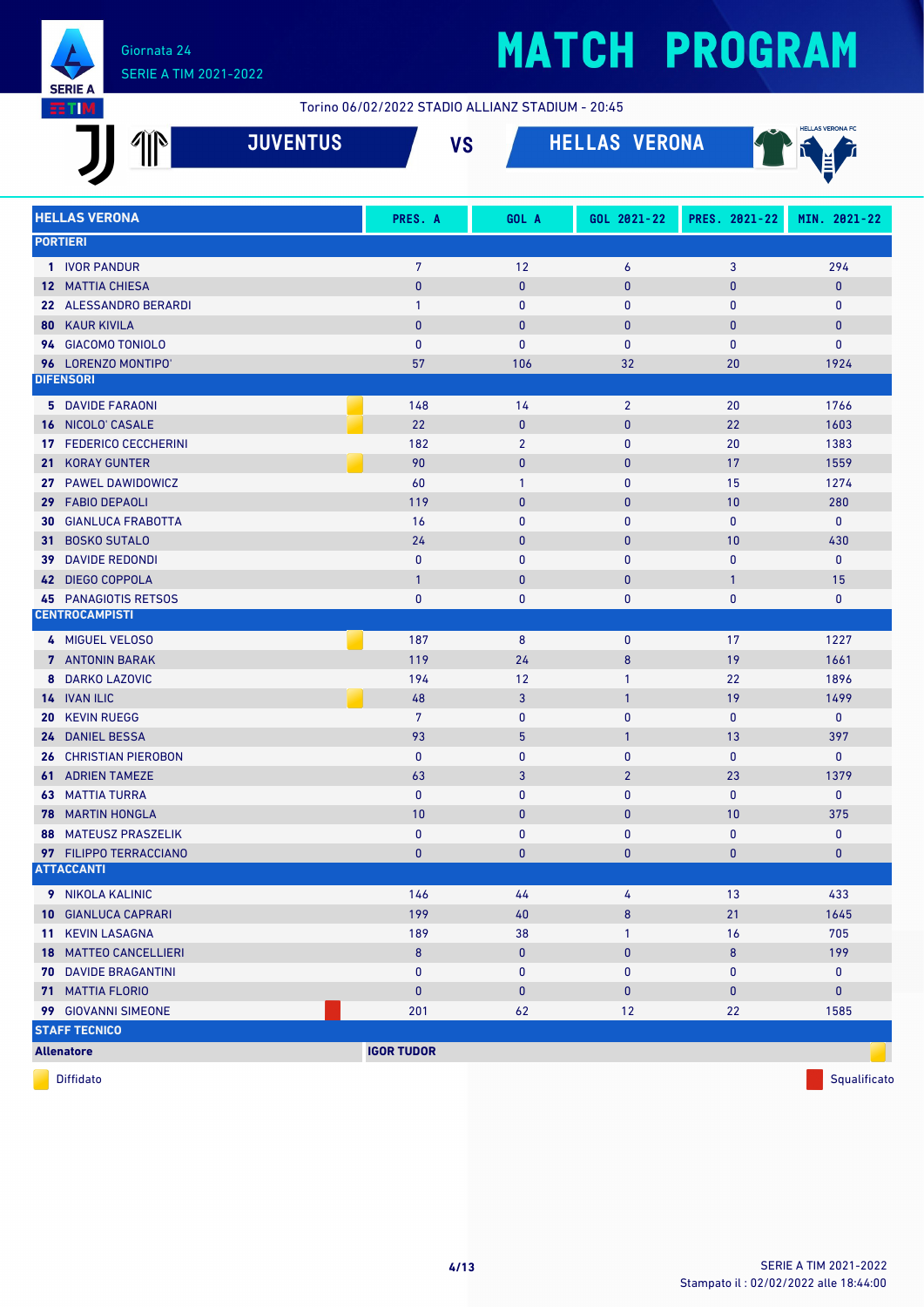

## **MATCH PROGRAM**

Torino 06/02/2022 STADIO ALLIANZ STADIUM - 20:45



### **RENDIMENTO RECENTE**

| <b>JUVENTUS</b>     |                                                                             |                                                                                              |         |
|---------------------|-----------------------------------------------------------------------------|----------------------------------------------------------------------------------------------|---------|
| <b>23^ GIORNATA</b> | <b>MILAN</b>                                                                | <b>JUVENTUS</b>                                                                              | $0 - 0$ |
| 23/01/2022          |                                                                             |                                                                                              |         |
| <b>22^ GIORNATA</b> | <b>JUVENTUS</b>                                                             | <b>UDINESE</b>                                                                               | $2-0$   |
| 15/01/2022          | 19'(1°T) P. DYBALA, 34'(2°T) W. MCKENNIE                                    |                                                                                              |         |
| <b>21^ GIORNATA</b> | <b>ROMA</b>                                                                 | <b>JUVENTUS</b>                                                                              |         |
| 09/01/2022          | 11'(1°T) T. ABRAHAM, 3'(2°T) H. MKHITARYAN, 8'(2°T) L.<br><b>PELLEGRINI</b> | 18'(1°T) P. DYBALA, 25'(2°T) M. LOCATELLI, 27'(2°T) D.<br>KULUSEVSKI, 32'(2°T) M. DE SCIGLIO | $3 - 4$ |
| <b>20^ GIORNATA</b> | <b>JUVENTUS</b>                                                             | <b>NAPOLI</b>                                                                                | $1 - 1$ |
| 06/01/2022          | 9'(2°T) F. CHIESA                                                           | 23'(1°T) D. MERTENS                                                                          |         |
| <b>19^ GIORNATA</b> | <b>JUVENTUS</b>                                                             | <b>CAGLIARI</b>                                                                              | $2 - 0$ |
| 21/12/2021          | 40'(1°T) M. KEAN, 38'(2°T) F. BERNARDESCHI                                  |                                                                                              |         |

#### **HELLAS VERONA**

| <b>23^ GIORNATA</b> | <b>HELLAS VERONA</b>                     | <b>BOLOGNA</b>                                                                    | $2 - 1$ |
|---------------------|------------------------------------------|-----------------------------------------------------------------------------------|---------|
| 21/01/2022          | 38'(1°T) G. CAPRARI, 40'(2°T) N. KALINIC | $14'(1°T)$ R. ORSOLINI                                                            |         |
| <b>22^ GIORNATA</b> | <b>SASSUOLO</b>                          | <b>HELLAS VERONA</b>                                                              |         |
| 16/01/2022          | 9'(2°T) G. SCAMACCA. 22'(2°T) G. DEFREL  | 37'(1°T) G. CAPRARI, 44'(1°T) A. BARAK, 12'(2°T) A. BARAK,<br>$49'(2°T)$ A. BARAK | $2 - 4$ |
| <b>21^ GIORNATA</b> | <b>HELLAS VERONA</b>                     | <b>SALERNITANA</b>                                                                | $1 - 2$ |
| 09/01/2022          | <b>18'(2°T) D. LAZOVIC</b>               | 29'(1°T) M. DJURIC. 25'(2°T) G. KASTANOS                                          |         |
| <b>20^ GIORNATA</b> | <b>SPEZIA</b>                            | <b>HELLAS VERONA</b>                                                              | $1 - 2$ |
| 06/01/2022          | <b>40'(2°T) M. ERLIC</b>                 | 14'(2°T) G. CAPRARI. 25'(2°T) G. CAPRARI                                          |         |
| <b>19^ GIORNATA</b> | <b>HELLAS VERONA</b>                     | <b>FIORENTINA</b>                                                                 | $1 - 1$ |
| 22/12/2021          | 17'(1°T) K. LASAGNA                      | 36'(2°T) G. CASTROVILLI                                                           |         |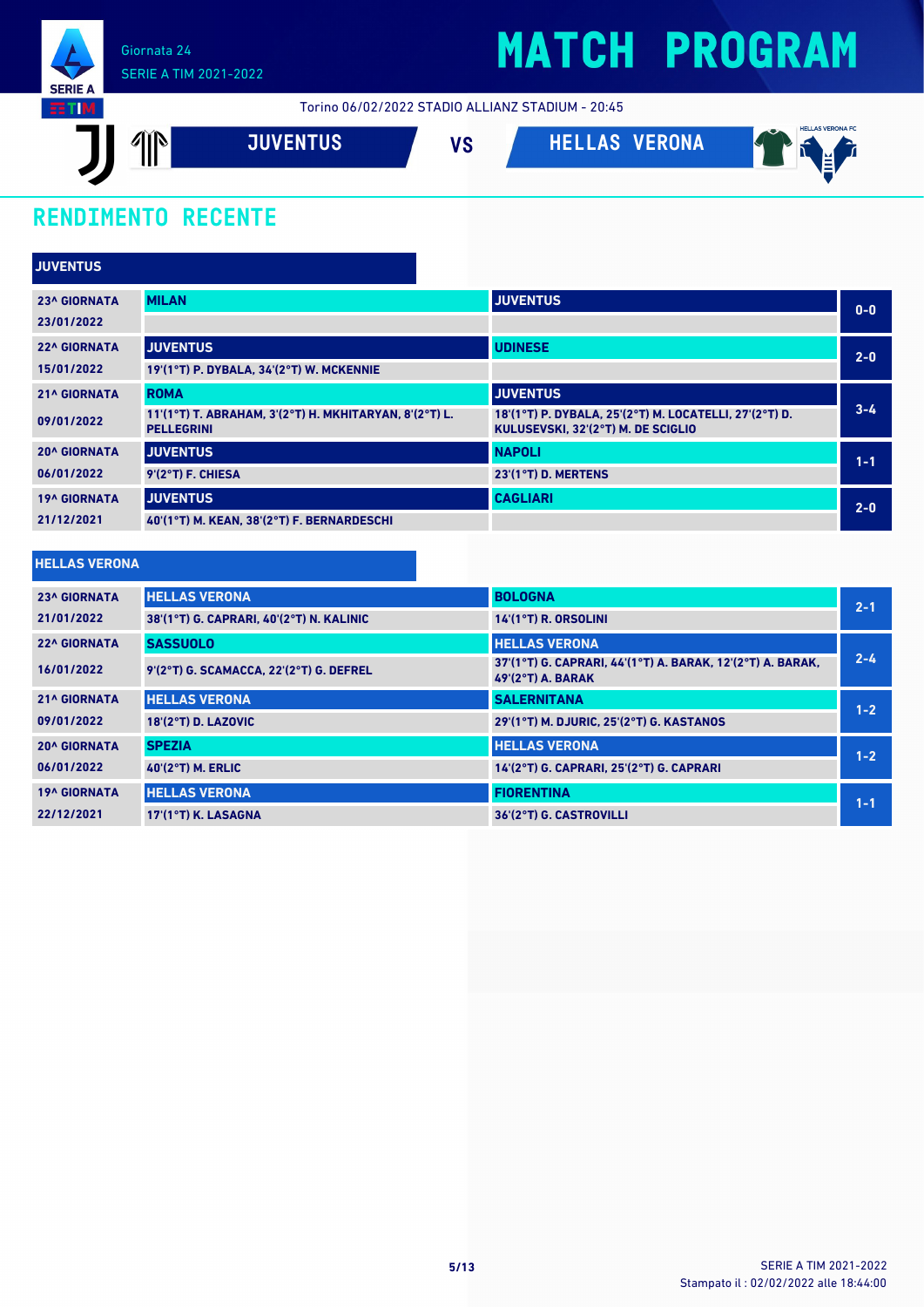

### SERIE A TIM 2021-2022

# **MATCH PROGRAM**

Torino 06/02/2022 STADIO ALLIANZ STADIUM - 20:45

| $\mathbb{I}^{\mathbb{N}}$<br><b>JUVENTUS</b> | <b>HELLAS VERONA</b><br><b>VS</b> | <b>HELLAS VERONA FC</b> |
|----------------------------------------------|-----------------------------------|-------------------------|
| CONFRONTO SQUADRE [Valori medi]              | <b>JUVENTUS</b>                   | <b>HELLAS VERONA</b>    |
| <b>Goal Fatti</b>                            | 1.48                              | 1.87                    |
| <b>Goal Subiti</b>                           | 0.91                              | 1.65                    |
| <b>Tiri totali</b>                           | 14.61                             | 13.17                   |
| Tiri in porta                                | 4.65                              | 4.39                    |
| <b>Assist</b>                                | 0.83                              | 1.22                    |
| Azioni di attacco                            | 31                                | 35.26                   |
| Passaggi riusciti                            | 431.65                            | 329.96                  |
| Passaggi riusciti %                          | 85%                               | 78%                     |
| <b>Falli Fatti</b>                           | 14.17                             | 14.7                    |
| <b>Dribbling</b>                             | 10.3                              | 8.3                     |
| <b>Baricentro</b>                            | 51.04m                            | 51 <sub>m</sub>         |
| Passaggi Chiave                              | 9.61                              | 8.35                    |
| Fuorigioco                                   | 1.96                              | 2.7                     |
| Corner                                       | 4.57                              | $5\phantom{a}$          |
| <b>Cross Riusciti</b>                        | 5.61                              | 5.17                    |
| Poss. propria meta                           | 00'38                             | 00'32                   |
| Poss. meta avvers                            | 00'34                             | 00'30                   |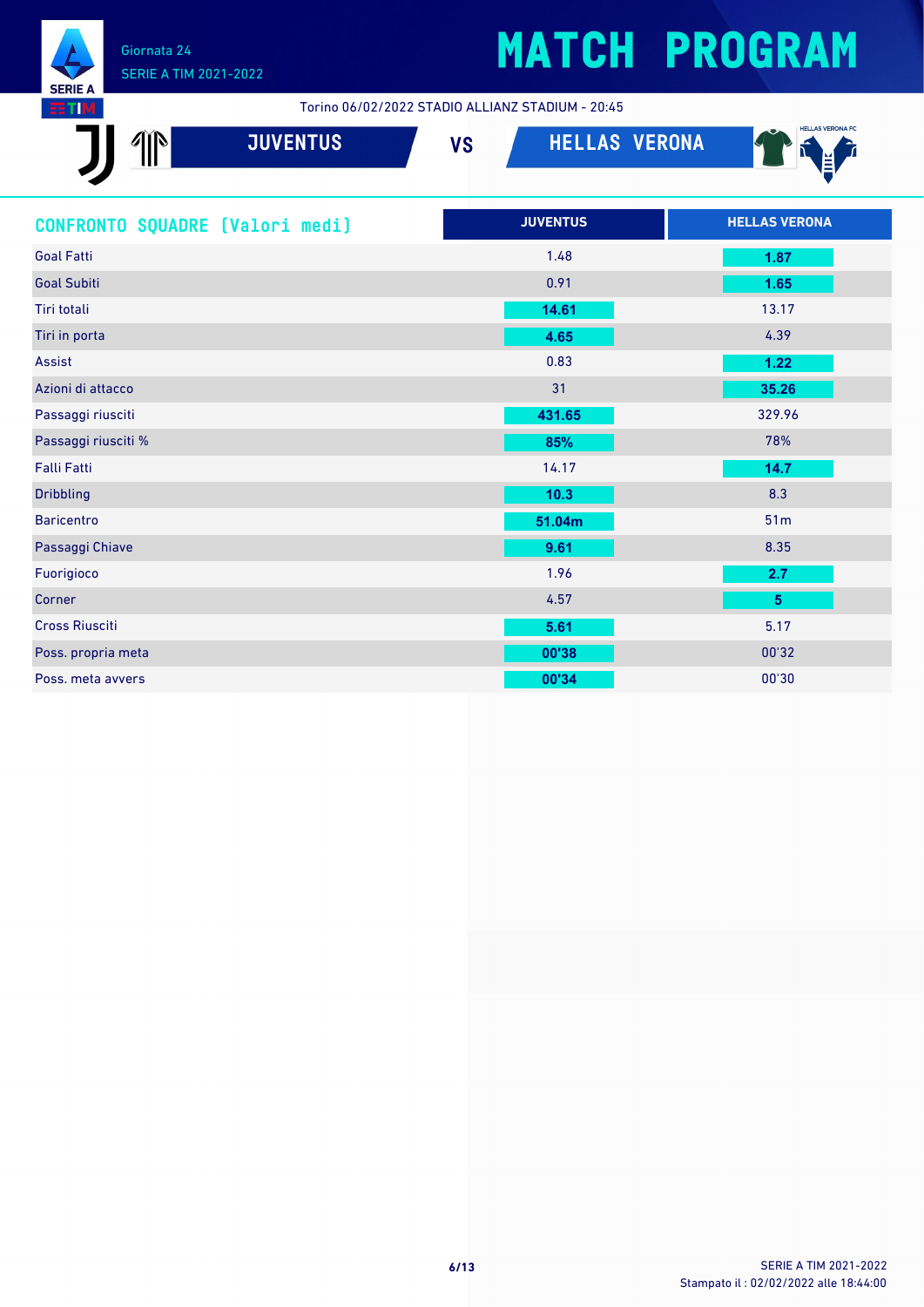

## **MATCH PROGRAM**

Torino 06/02/2022 STADIO ALLIANZ STADIUM - 20:45

 $\mathbb{P}$ 

**JUVENTUS VS HELLAS VERONA**



#### **RENDIMENTO ATLETICO \***

| <b>JUVENTUS</b>           | Pres. (Min.) | Media (km) | <b>Media</b><br>Sprint (Km) | <b>HELLAS VERONA</b>     | Pres. (Min.) | Media (km) | <b>Media</b><br>Sprint (Km) |
|---------------------------|--------------|------------|-----------------------------|--------------------------|--------------|------------|-----------------------------|
| 14 W. MCKENNIE            | 17 (1315')   | 10.634     | 1.239                       | <b>7</b> A. BARAK        | 19(1661)     | 11.35      | 0.933                       |
| 27 M. LOCATELLI           | 23 (1698')   | 10.431     | 0.568                       | <b>5</b> D. FARAONI      | 20 (1766')   | 10.649     | 1.103                       |
| 24 D. RUGANI              | 5(486)       | 10.288     | 0.406                       | <b>14 I. ILIC</b>        | 19 (1499')   | 10.234     | 0.877                       |
| 4 M. DE LIGT              | 18 (1662')   | 10.124     | 0.511                       | 27 P. DAWIDOWICZ         | 15(1274)     | 10.073     | 0.755                       |
| 19 L. BONUCCI             | 15(1448)     | 9.785      | 0.523                       | 8 D. LAZOVIC             | 22 (1896')   | 9.761      | 1.161                       |
| 10 P. DYBALA              | 17 (1310')   | 9.67       | 0.711                       | 21 K. GUNTER             | 17 (1559')   | 9.726      | 0.448                       |
| 3 G. CHIELLINI            | 12(938)      | 9.664      | 0.506                       | 10 G. CAPRARI            | 21 (1645')   | 9.561      | 0.884                       |
| <b>11 J. CUADRADO</b>     | 21(1711)     | 9.602      | 0.797                       | 4 M. VELOSO              | 17(1227)     | 9.453      | 0.699                       |
| <b>6 DANILO</b>           | 11(968)      | 9.579      | 0.859                       | 99 G. SIMEONE            | 21 (1574')   | 9.391      | 0.94                        |
| <b>12 ALEX SANDRO</b>     | 19 (1338')   | 9.558      | 0.794                       | 16 N. CASALE             | 22(1603)     | 9.197      | 0.713                       |
| 25 A. RABIOT              | 18 (1134')   | 9.497      | 1.041                       | 17 F. CECCHERINI         | 20 (1383')   | 8.927      | 0.598                       |
| 9 A. MORATA               | 22 (1502')   | 8.634      | 0.802                       | 61 A. TAMEZE             | 23 (1379')   | 8.852      | 0.761                       |
| 2 M. DE SCIGLIO           | 11(613)      | 8.52       | 0.705                       | 78 M. HONGLA             | 10(375)      | 6.945      | 0.421                       |
| 22 F. CHIESA              | 14(916)      | 8.377      | 0.953                       | 31 B. SUTALO             | 10(430)      | 6.905      | 0.628                       |
| <b>20 F. BERNARDESCHI</b> | 18(1113)     | 8.17       | 0.806                       | 11 K. LASAGNA            | 16(705)      | 6.838      | 0.765                       |
| 17 L. PELLEGRINI          | 9(535)       | 7.128      | 0.582                       | 29 F. DEPAOLI            | 4(152)       | 6.785      | 0.744                       |
| <b>5 ARTHUR</b>           | 9(367)       | 6.76       | 0.5                         | 24 D. BESSA              | 13 (397')    | 5.385      | 0.563                       |
| <b>18 M. KEAN</b>         | 17 (709')    | 5.795      | 0.551                       | 9 N. KALINIC             | 13 (433')    | 4.876      | 0.461                       |
| 21 KAIO JORGE             | 9(153)       | 5.076      | 0.61                        | <b>18 M. CANCELLIERI</b> | 8(199)       | 4.223      | 0.487                       |
| <b>46 M. SOULE'</b>       | 2(7)         | 0.85       | 0.173                       | 42 D. COPPOLA            | 1(15)        | 1.509      | 0.059                       |

\* Le informazioni riportate sul Rendimento Atletico sono da intendersi riferite al periodo di permanenza nella squadra corrente.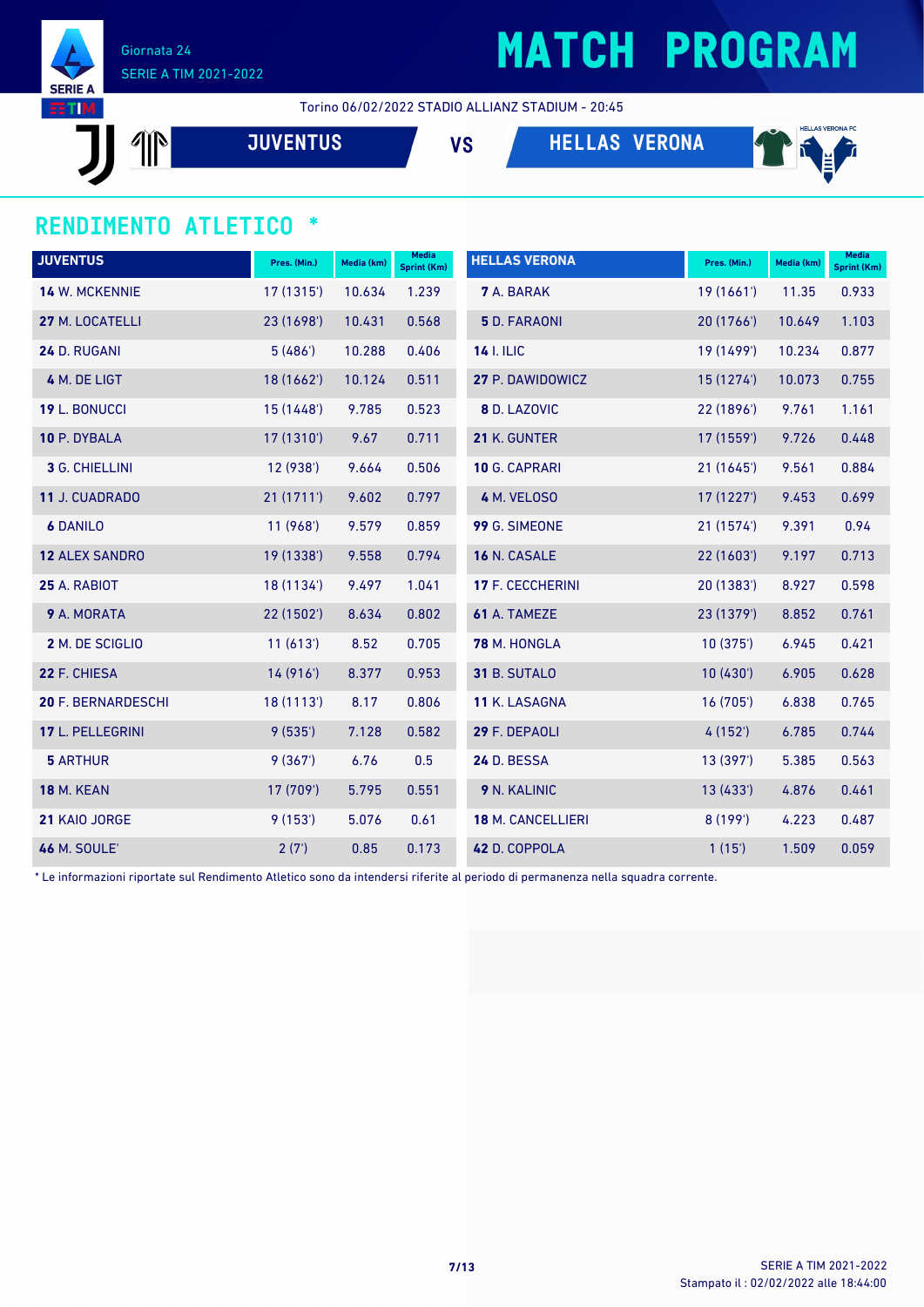Giornata 24 SERIE A TIM 2021-2022

**SERIE A** ETIM





#### **CLASSIFICA SERIE A TIM**

|                      | <b>PTG</b> | G  | V              | N                | P                       | GF | GS | DIFF.RETI         |
|----------------------|------------|----|----------------|------------------|-------------------------|----|----|-------------------|
| <b>INTER</b>         | 53         | 22 | 16             | 5                | $\mathbf{1}$            | 53 | 17 | $+36$             |
| <b>NAPOLI</b>        | 49         | 23 | 15             | 4                | 4                       | 43 | 16 | $+27$             |
| <b>MILAN</b>         | 49         | 23 | 15             | 4                | 4                       | 47 | 25 | $+22$             |
| <b>ATALANTA</b>      | 43         | 22 | 12             | 7                | 3                       | 44 | 26 | $+18$             |
| <b>JUVENTUS</b>      | 42         | 23 | $12$           | $\boldsymbol{6}$ | $\overline{\mathbf{5}}$ | 34 | 21 | $+13$             |
| <b>ROMA</b>          | 38         | 23 | 12             | $\overline{2}$   | 9                       | 40 | 30 | $+10$             |
| <b>FIORENTINA</b>    | 36         | 22 | 11             | 3                | $\bf 8$                 | 41 | 30 | $+11$             |
| LAZIO                | 36         | 23 | 10             | 6                | $\overline{7}$          | 46 | 39 | $+7$              |
| <b>HELLAS VERONA</b> | 33         | 23 | 9              | $\boldsymbol{6}$ | 8                       | 43 | 38 | $+5$              |
| <b>TORINO</b>        | 32         | 22 | 9              | 5                | $\bf 8$                 | 30 | 21 | $+9$              |
| <b>SASSUOLO</b>      | 29         | 23 | $\overline{7}$ | 8                | $\bf 8$                 | 39 | 38 | $+1$              |
| <b>EMPOLI</b>        | 29         | 23 | $\bf 8$        | $\overline{5}$   | 10                      | 37 | 47 | $-10$             |
| <b>BOLOGNA</b>       | 27         | 22 | $\bf 8$        | 3                | 11                      | 29 | 37 | $\textnormal{-}8$ |
| <b>SPEZIA</b>        | 25         | 23 | $\overline{7}$ | 4                | 12                      | 24 | 42 | $-18$             |
| <b>UDINESE</b>       | 24         | 22 | 5              | 9                | $\bf 8$                 | 31 | 36 | $-5$              |
| <b>SAMPDORIA</b>     | 20         | 23 | $\overline{5}$ | $\overline{5}$   | 13                      | 29 | 41 | $-12$             |
| <b>VENEZIA</b>       | 18         | 22 | 4              | 6                | 12                      | 20 | 40 | $-20$             |
| <b>CAGLIARI</b>      | 17         | 23 | 3              | 8                | 12                      | 22 | 44 | $-22$             |
| <b>GENOA</b>         | 13         | 23 | $\mathbf{1}$   | 10               | 12                      | 20 | 45 | $-25$             |
| <b>SALERNITANA</b>   | 10         | 22 | 3              | $\overline{2}$   | 17                      | 14 | 53 | $-39$             |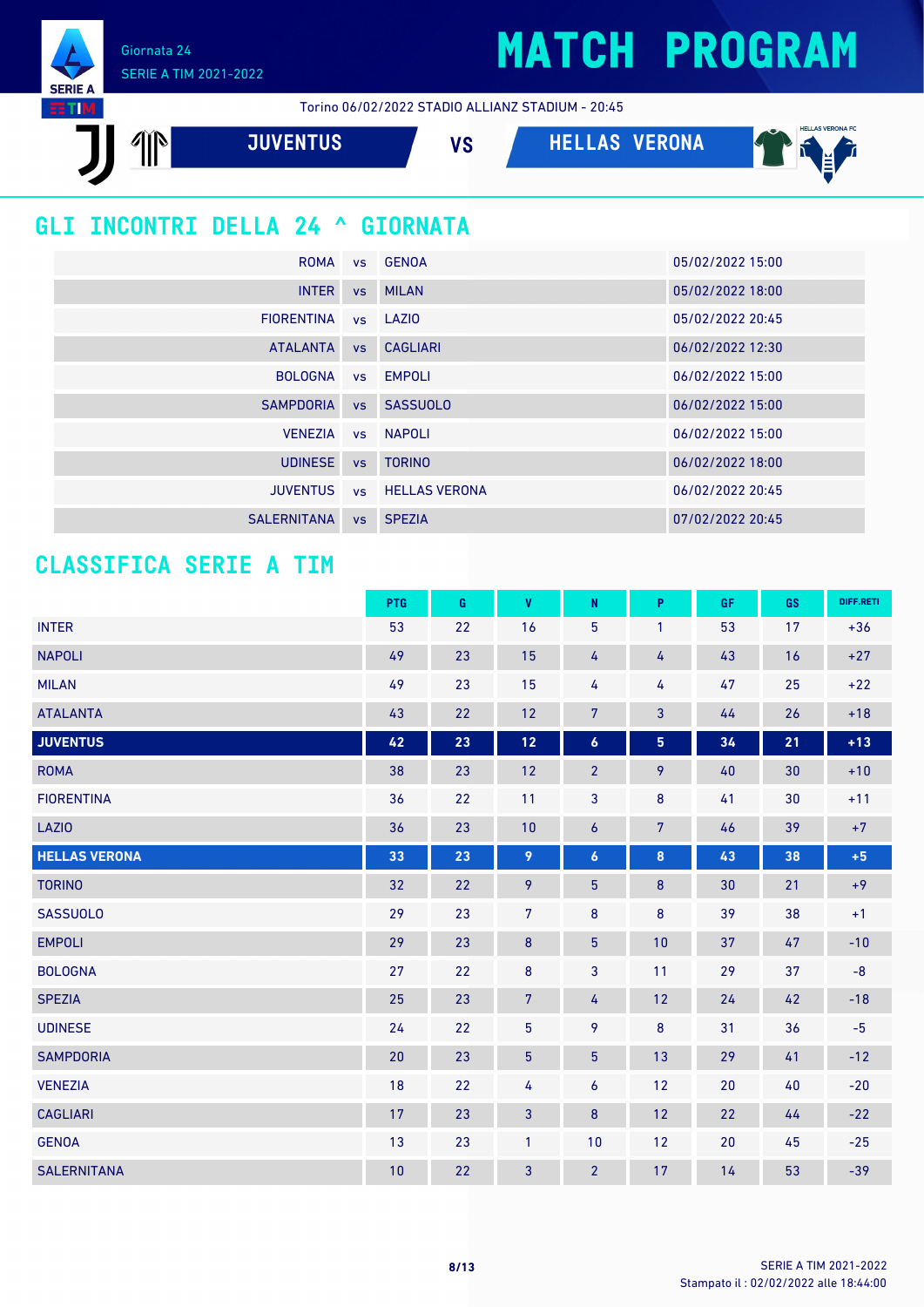

Torino 06/02/2022 STADIO ALLIANZ STADIUM - 20:45

$$
\textbf{J} \textbf{I} \textbf{I}
$$

**JUVENTUS VS HELLAS VERONA**



### **CLASSIFICA GIOCATORI**

|              | <b>RANKING MARCATORI</b> |            | Gol(Rigore) |
|--------------|--------------------------|------------|-------------|
| 1            | C. IMMOBILE              | LAZ        | 17(3)       |
| $\mathbf{1}$ | <b>D. VLAHOVIC</b>       | <b>JUV</b> | 17(5)       |
| 3            | <b>G. SIMEONE</b>        | <b>VER</b> | 12(0)       |
| 4            | L. MARTINEZ              | <b>INT</b> | 11(3)       |
| 5            | D. BERARDI               | <b>SAS</b> | 10(3)       |
| 5.           | T. ABRAHAM               | <b>ROM</b> | 10(0)       |
| 5.           | <b>JOAO PEDRO</b>        | CAG        | 10(3)       |
| 8            | D. ZAPATA                | <b>ATA</b> | 9(3)        |
| 8            | E. DZEKO                 | <b>INT</b> | 9(0)        |
| 8            | <b>G. SCAMACCA</b>       | <b>SAS</b> | 9(0)        |

#### **CLASSIFICA SQUADRE**

|                 | <b>RANKING SQUADRE</b> | <b>Gol - Media Gol</b> |                |
|-----------------|------------------------|------------------------|----------------|
| 1               | <b>INTER</b>           | 53                     | 2.41           |
| $\overline{2}$  | <b>MILAN</b>           | 47                     | 2.04           |
| 3               | LAZI <sub>0</sub>      | 46                     | $\overline{2}$ |
| 4               | <b>ATALANTA</b>        | 44                     | $\overline{2}$ |
| 5               | <b>HELLAS VERONA</b>   | 43                     | 1.87           |
| 5               | <b>NAPOLI</b>          | 43                     | 1.87           |
| 7               | <b>FIORENTINA</b>      | 41                     | 1.86           |
| 8               | <b>ROMA</b>            | 40                     | 1.74           |
| 9               | <b>SASSUOLO</b>        | 39                     | 1.7            |
| 10              | <b>EMPOLI</b>          | 37                     | 1.61           |
| 11              | <b>JUVENTUS</b>        | 34                     | 1.48           |
|                 | <b>12 UDINESE</b>      | 31                     | 1.41           |
| 13 <sup>°</sup> | <b>TORINO</b>          | 30                     | 1.36           |
|                 | 14 BOLOGNA             | 29                     | 1.32           |
|                 | <b>14 SAMPDORIA</b>    | 29                     | 1.26           |
|                 | 16 SPEZIA              | 24                     | 1.04           |
|                 | <b>17 CAGLIARI</b>     | 22                     | 0.96           |
| 18 <sup>°</sup> | <b>GENOA</b>           | 20                     | 0.87           |
|                 | 18 VENEZIA             | 20                     | 0.91           |
|                 | <b>20 SALERNITANA</b>  | 14                     | 0.64           |

|                  | <b>RANKING SQUADRE</b> | <b>Tot tiri-In porta-Fuori-Respinti</b> |     |     |     |
|------------------|------------------------|-----------------------------------------|-----|-----|-----|
| $\mathbf{1}$     | <b>NAPOLI</b>          | 384                                     | 126 | 145 | 113 |
| $\overline{2}$   | <b>INTER</b>           | 382                                     | 148 | 139 | 95  |
| 3                | <b>ROMA</b>            | 369                                     | 119 | 139 | 111 |
| 4                | <b>MILAN</b>           | 362                                     | 109 | 160 | 93  |
| 5                | <b>ATALANTA</b>        | 338                                     | 107 | 123 | 108 |
| 6                | <b>EMPOLI</b>          | 336                                     | 114 | 122 | 100 |
| $\boldsymbol{6}$ | <b>JUVENTUS</b>        | 336                                     | 107 | 147 | 82  |
| 8                | <b>SASSUOLO</b>        | 334                                     | 125 | 123 | 86  |
| 9                | <b>HELLAS VERONA</b>   | 303                                     | 101 | 123 | 79  |
| 10               | <b>TORINO</b>          | 296                                     | 98  | 117 | 81  |
| 11               | <b>FIORENTINA</b>      | 295                                     | 114 | 111 | 70  |
| 12               | <b>BOLOGNA</b>         | 264                                     | 94  | 103 | 67  |
| 12               | <b>SAMPDORIA</b>       | 264                                     | 79  | 115 | 70  |
| 14               | <b>UDINESE</b>         | 259                                     | 94  | 92  | 73  |
| 15               | LAZI <sub>0</sub>      | 252                                     | 108 | 88  | 56  |
| 16               | <b>SPEZIA</b>          | 243                                     | 86  | 94  | 63  |
| 17               | <b>CAGLIARI</b>        | 235                                     | 70  | 103 | 62  |
| 18               | <b>GENOA</b>           | 219                                     | 62  | 97  | 60  |
| 19               | <b>SALERNITANA</b>     | 206                                     | 61  | 84  | 61  |
| 20               | <b>VENEZIA</b>         | 201                                     | 70  | 92  | 39  |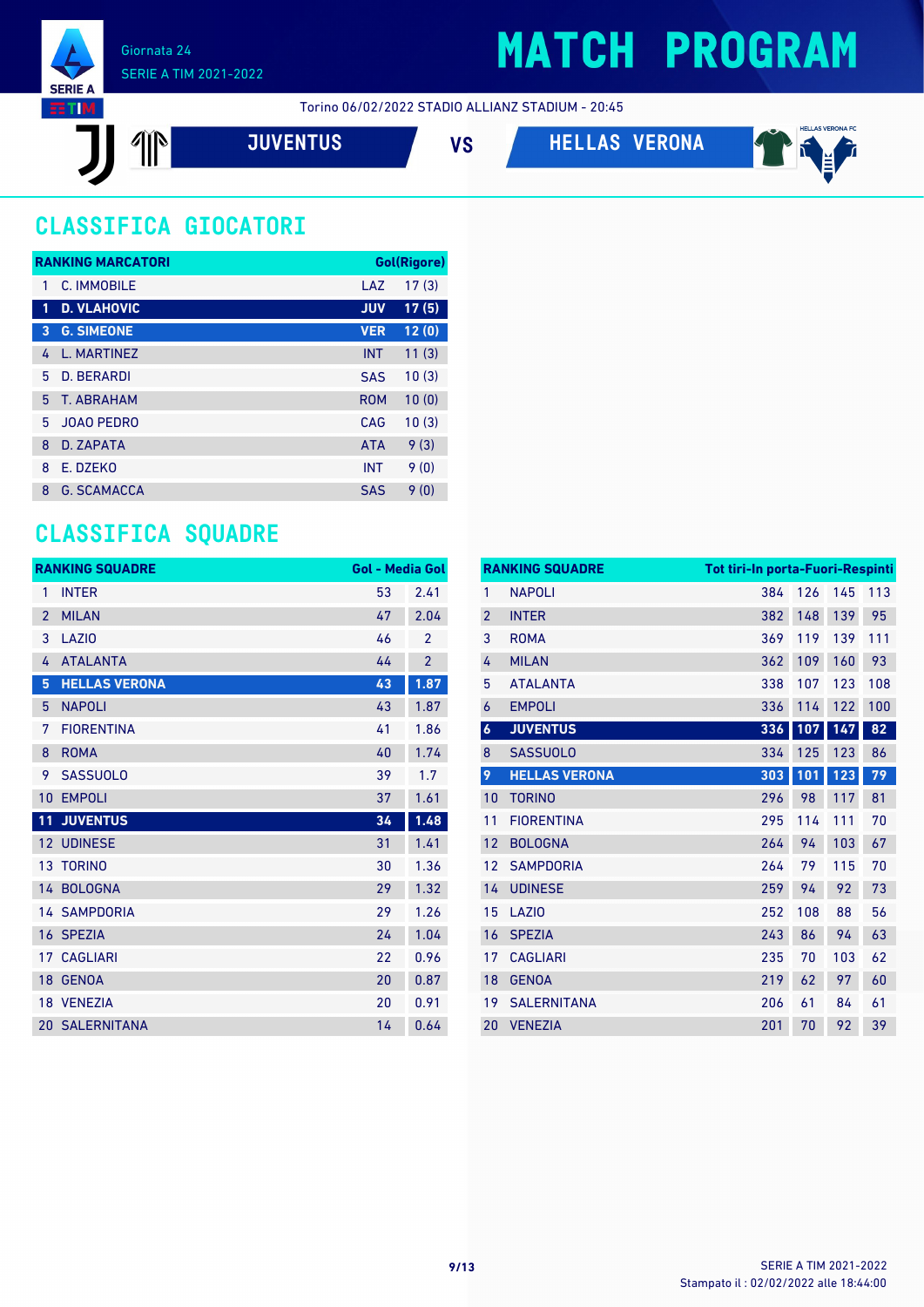

 $\mathbb{P}$ 

## **MATCH PROGRAM**

**RANKING SQUADRE Passaggi riusciti - % \***

Torino 06/02/2022 STADIO ALLIANZ STADIUM - 20:45

| <b>JUVENTUS</b> | ٧S | <b>HELLAS VERONA</b> |
|-----------------|----|----------------------|
|                 |    |                      |





| <b>RANKING SQUADRE</b> | <b>Assist</b> | <b>Media</b><br>٠ |
|------------------------|---------------|-------------------|
| 1 INTER                | 34            | 1.55              |
| 1 LAZIO                | 34            | 1.48              |
| <b>3 ATALANTA</b>      | 30            | 1.36              |
| <b>4 HELLAS VERONA</b> | 28            | 1.22              |
| <b>5 NAPOLI</b>        | 26            | 1.13              |
| 6 ROMA                 | 24            | 1.04              |
| 7 BOLOGNA              | 23            | 1.05              |
| 7 MILAN                | 23            | 1.00              |
| <b>9 FIORENTINA</b>    | 22            | 1.00              |
| 9 SASSUOLO             | 22            | 0.96              |
| <b>11 TORINO</b>       | 20            | 0.91              |
| <b>12 JUVENTUS</b>     | 19            | 0.83              |
| <b>12 SAMPDORIA</b>    | 19            | 0.83              |
| <b>14 EMPOLI</b>       | 18            | 0.78              |
| <b>15 UDINESE</b>      | 17            | 0.77              |
| <b>16 GENOA</b>        | 15            | 0.65              |
| <b>16 SPEZIA</b>       | 15            | 0.65              |
| <b>18 CAGLIARI</b>     | 14            | 0.61              |
| <b>18 VENEZIA</b>      | 14            | 0.64              |
| <b>20 SALERNITANA</b>  | 8             | 0.36              |

| 1                | <b>NAPOLI</b>        | 516    | 88 |
|------------------|----------------------|--------|----|
| $\overline{2}$   | LAZIO                | 497.52 | 87 |
| 3                | <b>INTER</b>         | 469    | 87 |
| 4                | <b>FIORENTINA</b>    | 440.45 | 86 |
| 5                | <b>SASSUOLO</b>      | 434.3  | 85 |
| $\boldsymbol{6}$ | <b>JUVENTUS</b>      | 431.74 | 85 |
| 7                | <b>ATALANTA</b>      | 417.14 | 82 |
| 8                | <b>MILAN</b>         | 411.74 | 85 |
| 9                | <b>ROMA</b>          | 372.26 | 84 |
| 10               | <b>BOLOGNA</b>       | 361.14 | 81 |
| 11               | <b>TORINO</b>        | 342.09 | 79 |
| 12 <sup>2</sup>  | <b>HELLAS VERONA</b> | 329.96 | 78 |
|                  | 13 EMPOLI            | 323.96 | 80 |
|                  | 14 SPEZIA            | 307.13 | 78 |
|                  | 15 VENEZIA           | 298.45 | 80 |
|                  | <b>16 SAMPDORIA</b>  | 295.48 | 76 |
| 17 <sup>2</sup>  | <b>GENOA</b>         | 294.13 | 77 |
| 18 <sup>°</sup>  | <b>UDINESE</b>       | 287.29 | 79 |
|                  | <b>19 CAGLIARI</b>   | 285.35 | 77 |
|                  | 20 SALERNITANA       | 245.95 | 75 |
|                  |                      |        |    |

\* Valori medi per partita.

|                | <b>RANKING SQUADRE</b> | Recuperi* |
|----------------|------------------------|-----------|
| 1              | <b>HELLAS VERONA</b>   | 61.13     |
| $\overline{2}$ | <b>ATALANTA</b>        | 59        |
| 3              | <b>TORINO</b>          | 57.32     |
| 4              | <b>SAMPDORIA</b>       | 54.57     |
| 5              | <b>JUVENTUS</b>        | 54        |
| 6              | <b>MILAN</b>           | 53.83     |
| 7              | <b>GENOA</b>           | 52.43     |
| 8              | <b>SPEZIA</b>          | 51.3      |
| 9              | <b>LA710</b>           | 50.22     |
| 10             | <b>EMPOLI</b>          | 50.17     |
| 11             | <b>FIORENTINA</b>      | 49.86     |
|                | 12 UDINESE             | 49.62     |
| 13             | <b>INTER</b>           | 49.36     |
|                | 14 VENEZIA             | 49.18     |
| 15             | <b>NAPOLI</b>          | 49.09     |
| 16             | <b>BOLOGNA</b>         | 48.91     |
| 17             | <b>ROMA</b>            | 48.7      |
| 18             | <b>SASSUOLO</b>        | 48.48     |
| 19             | <b>CAGLIARI</b>        | 47.26     |
| 20             | <b>SALERNITANA</b>     | 46.29     |

\* Valori medi per partita.

|                | <b>RANKING SQUADRE</b>  | Passaggi chiave* |
|----------------|-------------------------|------------------|
| 1              | <b>NAPOLI</b>           | 11.78            |
| $\overline{2}$ | <b>INTER</b>            | 11.23            |
| 3              | <b>ATALANTA</b>         | 10.86            |
| 4              | <b>ROMA</b>             | 10.7             |
| 5              | <b>MILAN</b>            | 10.09            |
| 6              | <b>JUVENTUS</b>         | 9.61             |
| 7              | <b>SASSUOLO</b>         | 9.57             |
| 8              | <b>EMPOLI</b>           | 9.35             |
| 9              | <b>TORINO</b>           | 9.32             |
| 10             | <b>FIORENTINA</b>       | 9.23             |
| 11             | <b>UDINESE</b>          | 8.52             |
|                | <b>12 HELLAS VERONA</b> | 8.35             |
|                | 13 BOLOGNA              | 8.18             |
|                | <b>14 SAMPDORIA</b>     | 7.7              |
|                | 15 SPEZIA               | 7.26             |
|                | <b>16 CAGLIARI</b>      | 6.87             |
|                | 16 LAZIO                | 6.87             |
|                | <b>18 SALERNITANA</b>   | 6.71             |
|                | 19 VENEZIA              | 6.14             |
| 20             | <b>GENOA</b>            | 5.78             |
|                |                         |                  |

\* Valori medi per partita.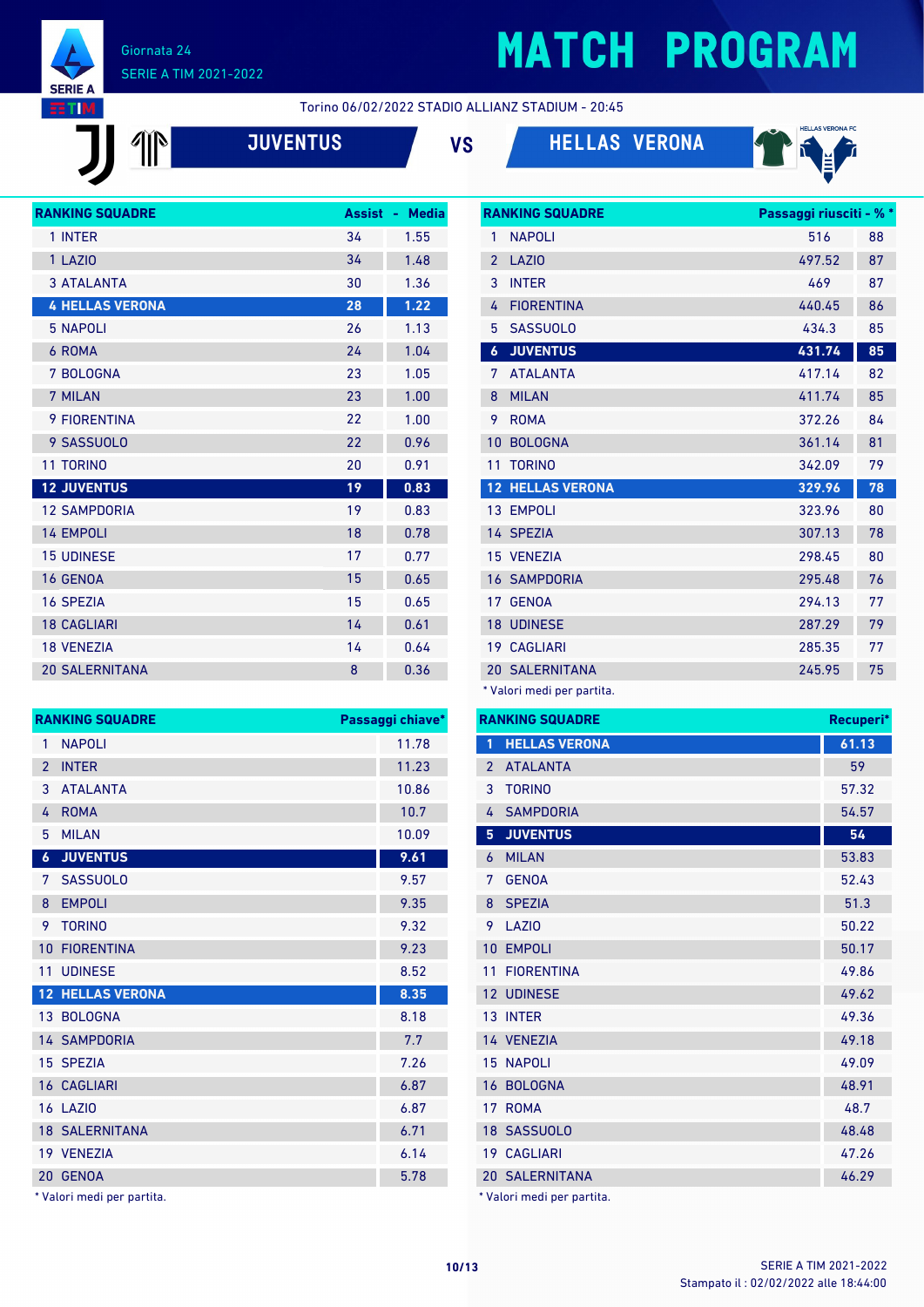

 $\sqrt{\mathbb{P}}$ 

# **MATCH PROGRAM**

**RANKING SQUADRE Media Km** 

Torino 06/02/2022 STADIO ALLIANZ STADIUM - 20:45

**JUVENTUS VS HELLAS VERONA**



|                 | <b>RANKING SQUADRE</b> | <b>Tot. Parate - Media</b> |      |
|-----------------|------------------------|----------------------------|------|
| 1               | <b>VENEZIA</b>         | 95                         | 4.32 |
| $\overline{2}$  | <b>EMPOLI</b>          | 92                         | 4    |
| 3               | <b>SPEZIA</b>          | 87                         | 3.78 |
| 4               | <b>SALERNITANA</b>     | 85                         | 4.05 |
| 5               | <b>GENOA</b>           | 80                         | 3.48 |
| 6               | <b>SAMPDORIA</b>       | 75                         | 3.26 |
| 7               | <b>BOLOGNA</b>         | 74                         | 3.36 |
| 8               | <b>CAGLIARI</b>        | 73                         | 3.17 |
| 9               | <b>INTER</b>           | 62                         | 2.82 |
| 10              | <b>MILAN</b>           | 61                         | 2.65 |
| 11              | <b>ROMA</b>            | 60                         | 2.61 |
| 12 <sup>°</sup> | <b>NAPOLI</b>          | 58                         | 2.52 |
| 13 <sup>°</sup> | <b>HELLAS VERONA</b>   | 53                         | 2.3  |
|                 | <b>14 UDINESE</b>      | 51                         | 2.43 |
|                 | 15 SASSUOLO            | 51                         | 2.22 |
|                 | <b>16 JUVENTUS</b>     | 50                         | 2.17 |
|                 | <b>17 FIORENTINA</b>   | 50                         | 2.27 |
|                 | 18 LAZIO               | 48                         | 2.09 |
|                 | 19 ATALANTA            | 47                         | 2.14 |
|                 | <b>20 TORINO</b>       | 42                         | 1.91 |

| 1              | LAZIO                 | 113.141 |
|----------------|-----------------------|---------|
| $\mathfrak{p}$ | <b>INTER</b>          | 110.609 |
| 3              | <b>VENEZIA</b>        | 109.951 |
| 4              | <b>ATALANTA</b>       | 109.57  |
| 5              | <b>HELLAS VERONA</b>  | 108.954 |
| 6              | <b>GENOA</b>          | 108.504 |
| 7              | <b>JUVENTUS</b>       | 108.466 |
| 8              | <b>EMPOLI</b>         | 108.406 |
| 9              | <b>FIORENTINA</b>     | 106.685 |
| 10             | <b>CAGLIARI</b>       | 106.494 |
| 11             | <b>NAPOLI</b>         | 106.458 |
|                | 12 SPEZIA             | 106.317 |
|                | 13 MILAN              | 106.08  |
|                | 14 TORINO             | 105.852 |
|                | <b>15 SALERNITANA</b> | 105.514 |
|                | <b>16 SAMPDORIA</b>   | 105.483 |
|                | <b>17 UDINESE</b>     | 104.847 |
|                | 18 SASSUOLO           | 104.783 |
| 19             | <b>BOLOGNA</b>        | 104.771 |
| 20             | <b>ROMA</b>           | 103.943 |

|                 | <b>RANKING SQUADRE</b> | Passaggi 3/4 Tot. - Media |        |
|-----------------|------------------------|---------------------------|--------|
| 1               | <b>NAPOLI</b>          | 2982                      | 129.65 |
| $\overline{2}$  | <b>ATALANTA</b>        | 2533                      | 115.14 |
| 3               | <b>INTER</b>           | 2377                      | 108.05 |
| 4               | LAZI <sub>0</sub>      | 2302                      | 100.09 |
| 5               | <b>MILAN</b>           | 2210                      | 96.09  |
| 6               | <b>JUVENTUS</b>        | 2096                      | 91.13  |
| 7               | <b>TORINO</b>          | 2047                      | 93.05  |
| 8               | <b>HELLAS VERONA</b>   | 2045                      | 88.91  |
| 9               | <b>FIORENTINA</b>      | 1963                      | 89.23  |
| 10              | <b>EMPOLI</b>          | 1925                      | 83.7   |
| 11              | <b>SASSUOLO</b>        | 1924                      | 83.65  |
| 12 <sup>°</sup> | <b>ROMA</b>            | 1837                      | 79.87  |
|                 | 13 BOLOGNA             | 1738                      | 79     |
|                 | <b>14 SAMPDORIA</b>    | 1544                      | 67.13  |
|                 | 15 SPEZIA              | 1524                      | 66.26  |
|                 | <b>16 CAGLIARI</b>     | 1313                      | 57.09  |
|                 | <b>16 UDINESE</b>      | 1313                      | 62.52  |
|                 | 18 GENOA               | 1213                      | 52.74  |
|                 | <b>19 SALERNITANA</b>  | 1201                      | 57.19  |
|                 | 20 VENEZIA             | 1112                      | 50.55  |

|                | <b>RANKING SQUADRE</b> | <b>Dribbling Tot. - Media</b> |       |
|----------------|------------------------|-------------------------------|-------|
| 1              | <b>MILAN</b>           | 274                           | 11.91 |
| $\overline{2}$ | <b>SASSUOLO</b>        | 238                           | 10.35 |
| $\overline{3}$ | <b>JUVENTUS</b>        | 237                           | 10.3  |
| 4              | <b>NAPOLI</b>          | 225                           | 9.78  |
| 5              | <b>ATALANTA</b>        | 205                           | 9.32  |
| 6              | LAZI <sub>0</sub>      | 204                           | 8.87  |
| 7              | <b>GENOA</b>           | 194                           | 8.43  |
| 8              | <b>UDINESE</b>         | 193                           | 9.19  |
| 9              | <b>VENEZIA</b>         | 192                           | 8.73  |
| 10             | <b>HELLAS VERONA</b>   | 191                           | 8.3   |
| 10             | <b>SPEZIA</b>          | 191                           | 8.3   |
| 12             | <b>TORINO</b>          | 190                           | 8.64  |
| 13             | <b>EMPOLI</b>          | 188                           | 8.17  |
| 13             | <b>ROMA</b>            | 188                           | 8.17  |
| 15             | <b>BOLOGNA</b>         | 177                           | 8.05  |
| 16             | <b>FIORENTINA</b>      | 168                           | 7.64  |
| 17             | <b>INTER</b>           | 156                           | 7.09  |
|                | <b>18 CAGLIARI</b>     | 150                           | 6.52  |
| 19             | <b>SALERNITANA</b>     | 139                           | 6.62  |
|                | <b>20 SAMPDORIA</b>    | 128                           | 5.57  |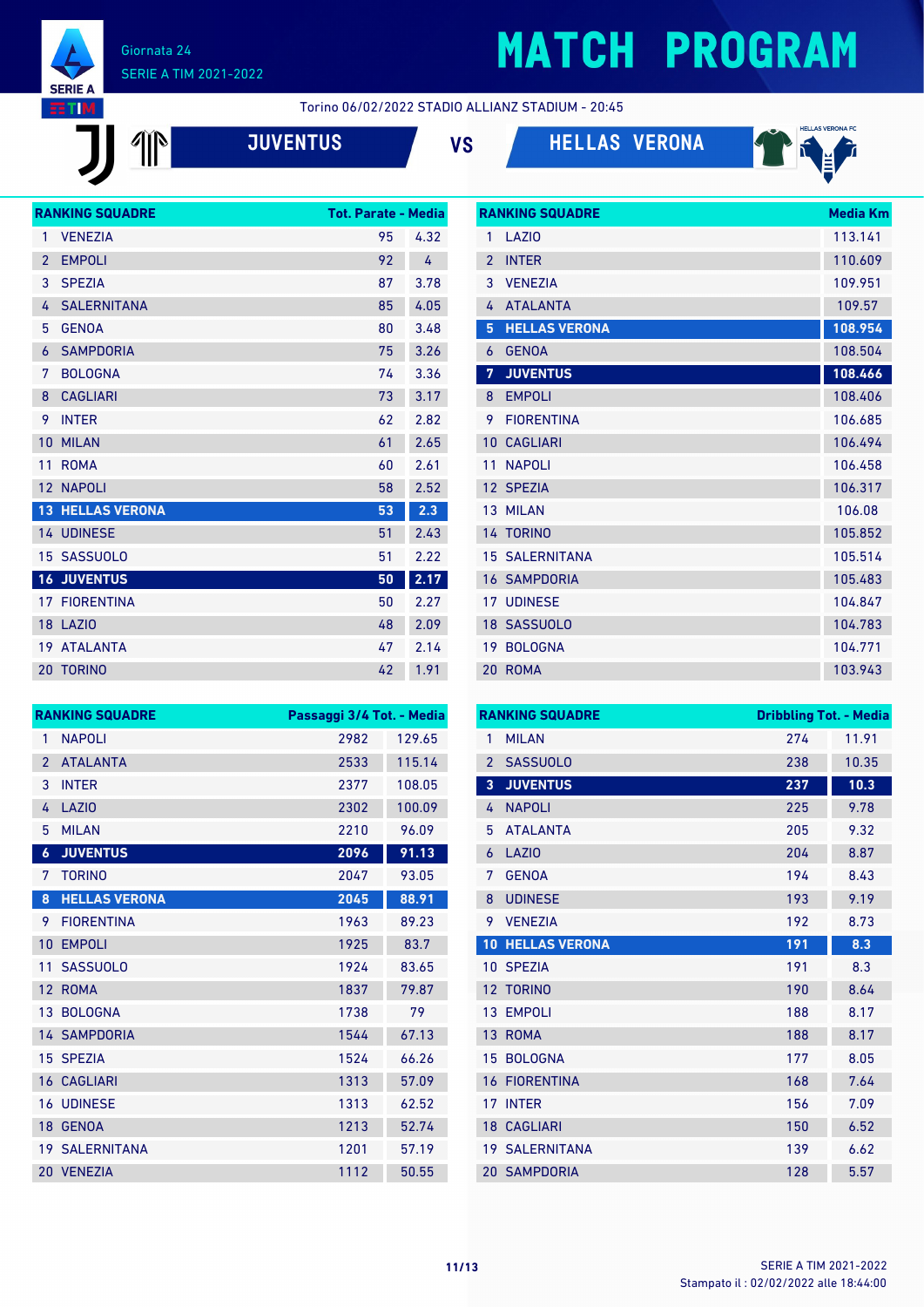

JJ 1M

#### Giornata 24 SERIE A TIM 2021-2022

## **MATCH PROGRAM**

Torino 06/02/2022 STADIO ALLIANZ STADIUM - 20:45

**JUVENTUS VS HELLAS VERONA**







|                | <b>RANKING SQUADRE</b> | Rigori a favore - Contro |   |
|----------------|------------------------|--------------------------|---|
| 1              | <b>NAPOLI</b>          | 9                        | 1 |
| $\overline{2}$ | <b>INTER</b>           | 9                        | 3 |
| 3              | <b>FIORENTINA</b>      | 8                        | 4 |
| 4              | <b>MILAN</b>           | 8                        | 5 |
| 5              | <b>HELLAS VERONA</b>   | $\boldsymbol{6}$         | 3 |
| 6              | <b>EMPOLI</b>          | $\overline{6}$           | 6 |
| 7              | <b>JUVENTUS</b>        | 5                        | 3 |
| 8              | <b>GENOA</b>           | 5                        | 4 |
| 9              | LAZI <sub>0</sub>      | 5                        | 6 |
| 10             | <b>ATALANTA</b>        | 4                        | 3 |
| 11             | <b>ROMA</b>            | 4                        | 4 |
| 12             | <b>BOLOGNA</b>         | 4                        | 6 |
|                | 13 CAGLIARI            | 4                        | 7 |
|                | 14 SASSUOLO            | 3                        | 5 |
|                | <b>15 SALERNITANA</b>  | $\overline{2}$           | 4 |
|                | 16 VENEZIA             | $\overline{2}$           | 6 |
|                | <b>17 SAMPDORIA</b>    | 1                        | 1 |
|                | <b>18 UDINESE</b>      | 1                        | 3 |
|                | 19 TORINO              | 0                        | 4 |
|                | 20 SPEZIA              | 0                        | 8 |
|                |                        |                          |   |

| <b>RANKING SQUADRE</b> |                       | Gol dalla panchina - Media |      |
|------------------------|-----------------------|----------------------------|------|
| 1                      | <b>INTER</b>          | 9                          | 1.28 |
| $\overline{2}$         | <b>ATALANTA</b>       | 7                          | 1.00 |
| 3                      | <b>GENOA</b>          | 6                          | 1.20 |
| 3                      | <b>SASSUOLO</b>       | 6                          | 1.50 |
| 3                      | <b>TORINO</b>         | 6                          | 1.00 |
| 3                      | <b>UDINESE</b>        | 6                          | 1.00 |
| 7                      | <b>EMPOLI</b>         | 5                          | 1.00 |
| 7                      | <b>JUVENTUS</b>       | 5                          | 1.00 |
| 7                      | <b>NAPOLI</b>         | 5                          | 1.00 |
| 7                      | <b>ROMA</b>           | 5                          | 1.25 |
| 11                     | <b>BOLOGNA</b>        | 4                          | 1.00 |
| 11                     | <b>FIORENTINA</b>     | 4                          | 1.00 |
| 11                     | <b>MILAN</b>          | 4                          | 1.00 |
| 11                     | <b>SPEZIA</b>         | 4                          | 1.00 |
| 11                     | <b>VENEZIA</b>        | 4                          | 1.00 |
| 16                     | LAZIO                 | 3                          | 1.00 |
| 17 <sup>2</sup>        | <b>CAGLIARI</b>       | $\overline{2}$             | 1.00 |
| 17 <sup>2</sup>        | <b>HELLAS VERONA</b>  | $\overline{2}$             | 1.00 |
|                        | <b>17 SALERNITANA</b> | $\overline{2}$             | 1.00 |
| 20                     | <b>SAMPDORIA</b>      | 1                          | 1.00 |